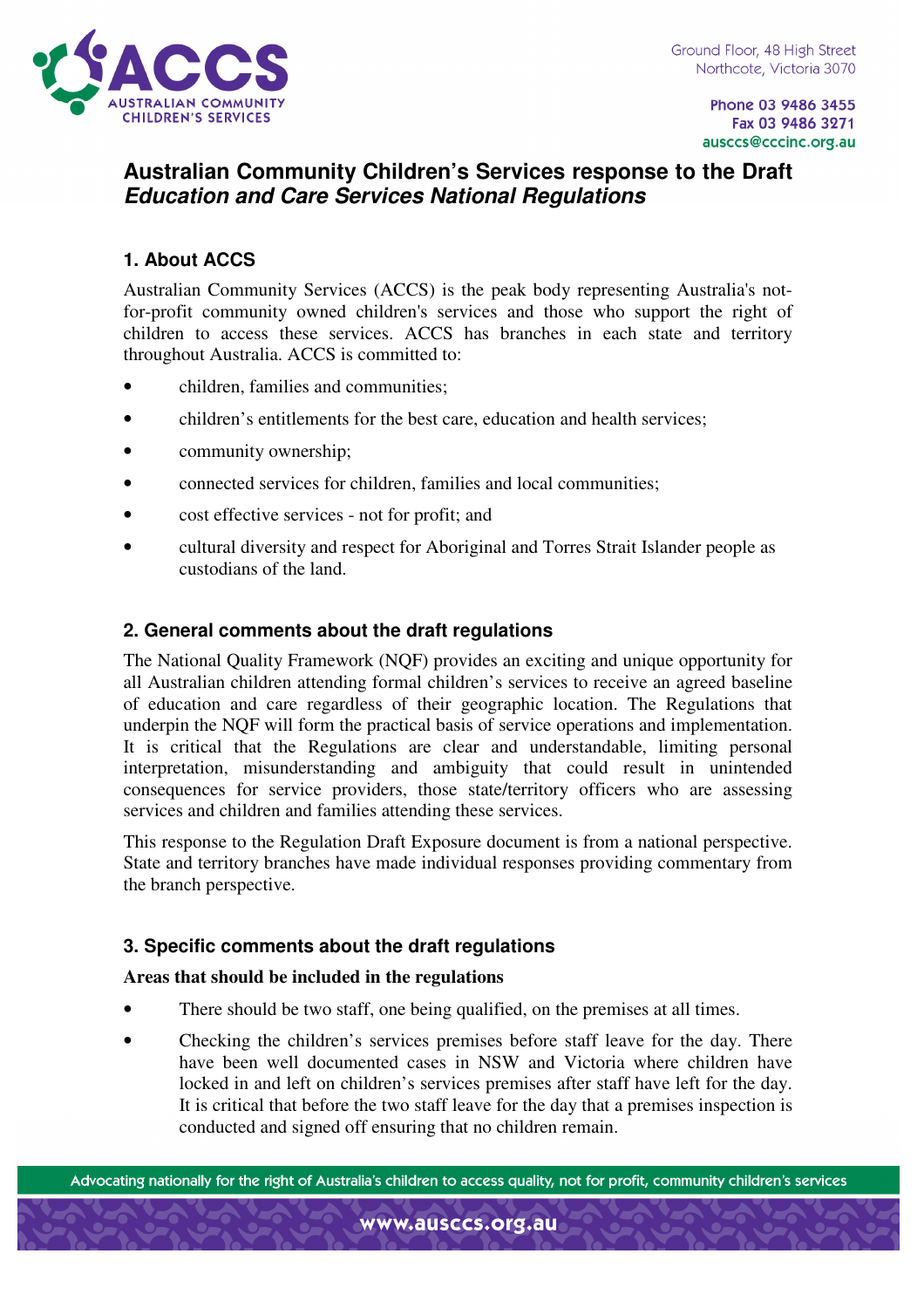There should be a maximum centre-based service size.

### **Part 1, Clause 11 (b) (v) Meaning of** *in attendance* **at a centre-based service**

Some children's services could easily argue that administration and management tasks that may be performed by an early childhood teacher in a management position are "performing the role of educational leader of the service". There is not adequate clarity 'educational leader'. This could result in an early childhood teacher being able to attend a service but never really fulfilling the intent of providing education and care activities.

### **Part 1, Clause 25 Prescribed conditions on service approval – prescribed insurance**

This clause should include workers' compensation for any services where staff are employed.

### **Part 4, Clause 44 Prescribed minimum requirements**

A children's services supervisor must hold minimum qualifications of a Diploma in the children's services area and have at least 3 years relevant work experience. An untrained person may not have the experience or knowledge to fully understand the intent of regulations.

There seems to be no definition of what a supervisor is expected or required to do.

### **Part 5, Clause 56 Foundation rating**

The way this rating is described is that a children's service has stilled fail NQF, but not badly enough to "pose a **significant risk** to the safety, health or wellbeing of a child". The word foundation implies base line, not failure as is the case with the regulation definition.

What is determined to be significant risk? How harmful does a situation need to be before a service is unsatisfactory?

Does this mean that if the children's service was not providing adequate education to a child, the service is deemed to be at foundation level? How does this fit the Australian Government's universal access aspiration? Does this mean the Australian Government is satisfied that if a child is receiving sub-standard education then this is an acceptable based line?

### Part 6, Clause 86 (1) (b), (2) (b), (3) (b) Protection from inappropriate activities or **treatment**

What does "separated from other children" mean? There is a later reference to centrebased children's services design ensuring visual contact, but this is not possible at all times. For example, all children may be outside and a staff member goes inside to change a child's nappy or put a baby to sleep in a cot room – this staff member and child are now separated from all other children and may not be in visual contact with staff in the outdoor area. A child may be separated from other children if they were having a tantrum and a staff member wanted a quiet space to sit with the child and help them calm down.

It is understood that the intent of this clause is to ensure that children are not dealt with inappropriately and in a punitive manner with punishment that separates them from others; the literal interpretation could be applied and have unintended consequences for a centre-based children's service.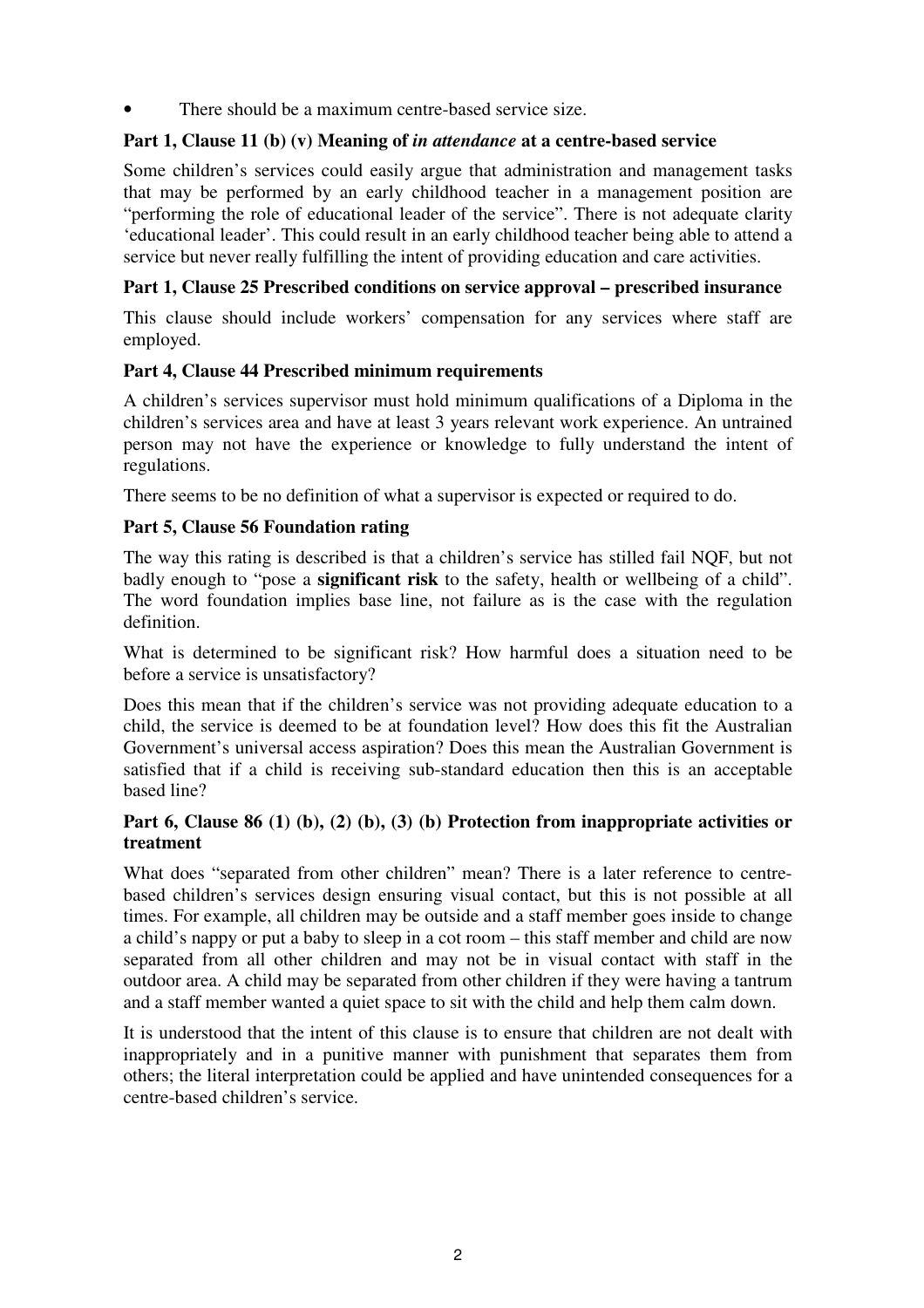### **Part 6, Clause 87 Relationships in groups**

There is no maximum group size specified. Contemporary early childhood research shows that small group sizes provide the best educational, social and care outcomes for children. Leaving group sizes to the whim of interpretation of "regard to the size and the composition of the groups in which children are being educated and cared for" risks children being in group sizes so large they do not support and facilitate good quality education and care.

### **Part 6, Clause 88 (5) Access for parents**

Not all children's services have security access to their premises. Many older buildings are accessed via a gate with entry immediately into the service. How are staff members able to stop a parent from entering in this circumstance? While children's service staff have a duty of care to the children attending the service, including the children's welfare and safety, there is an equal requirement to ensure personal safety, minimising risk and ensuring an appropriate level of workplace safety. How do these requirements fit together in this clause?

### **Part 7, Clause 98 (f) Incident, injury, trauma and illness record**

The intent of this clause would be strengthened by the requirement to include not only the name, date and signature of the recorder and first witness to the incident, but a second witness if one was present.

### **Part 7, Clause 106 (b) (ii) Procedure for administration of medication**

All medication instructions must be in writing. Oral instructions from a doctor are not adequate legal protection for a children's services staff member should any issues arise from administering the medication to the child.

#### **Part 7, Clause 108 (3) (a) Emergency and evacuation procedures**

There should a minimum number of times per anum that these procedures are practiced. It is recommended that this should be six monthly.

#### **Part 7, Clause 109 Telephone or other communication equipment**

There are exceptional circumstances when this is not possible to comply with. A recent example is where a long day care centre was located in an inner city Telstra grid where all businesses and residences in the area were without land lines for 36 hours. Telstra could not provide an estimate of how long the problem would take to fix and were not able to transfer any existing numbers to other working phone numbers. While the centre purchases a mobile phone, due to the nature of child attendance at the centre it was not possible to communicate this mobile number to all parents.

### **Part 7, Clause 110 (4) Children leaving the education and care service premises**

This clause should include a minimum age of a person who can be authorised to collect a child from care.

#### **Part 8, Clause 116 (3) Indoor space requirements**

This clause requires that children aged less than 24 months have a "separate indoor [play] space". What does separate mean – a space in a larger playroom that is broken and defined up by furniture and activities, or a physical barrier such as a fence or entirely separate room just to accommodate babies? Ensuring a safe place for babies to play is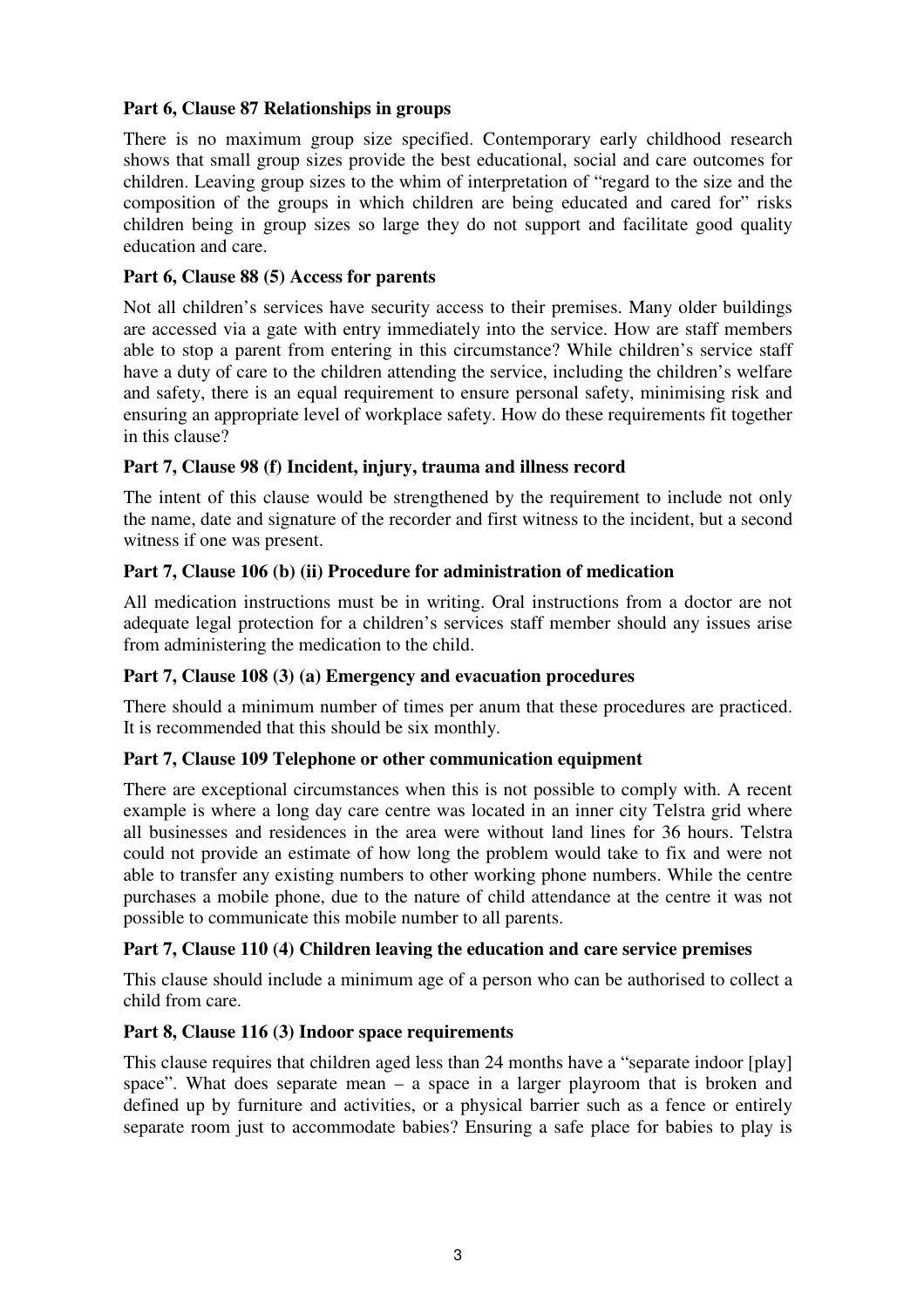about appropriate pedagogical planning, and appropriate staff supervision of and how staff relate to these children. It is a poor early childhood education and care practice to use a permanent barrier as a way to manage what may be lacking in staff planning, interaction, experience and supervision.

### **Part 8, Clause 123 (l) Fencing and security**

Perimeter and boundary fencing should have height specifications. This is a serious safety issue and should be prescriptive regarding a minimum height and appropriate fencing types. It may be useful to refer to the Building Code of Australia as a minimum requirement such as those for residential pools.

#### **Part 8, Clause 131 (1) (b) Assessments of family day care residences and approved family day care venues**

The frequency of visits to assess family day care residences should be specified. It is not adequate to say "regularly on an ongoing basis."

### **Part 9, Clause 134 Educators who are under 18 to be supervised**

Any educator who is under the age of 18 must not only be supervised by a qualified staff member, but should not be counted as part of service child:staff ratios.

#### **Part 9, Clause 137 Educators included in ratios must be working directly with children**

ACCS is very pleased with the specificity of this clause stating - with the children rather than on the premises.

### **Part 9, Clause 145 (2) Requirement for early childhood teacher – centre-based services – fewer than 25 children**

This regulation allows for a small children's service to access an early childhood teacher via information communication technology (ICT). ACCS believes this should be the exception rather than the norm. ICT should only be available via waiver and assessed on a case by case basis.

### **Part 9, Clauses 147 and 148 Requirement for early childhood teacher – centrebased services – 60-80 children (147) and more than 80 children (148)**

It is disappointing to note that despite feedback to the contrary the second and subsequent teacher can be "another suitable qualified" person. There is no requirement to have a degree specialising in early childhood education.

### **Part 10, Clause 181 Storage of records after service approval transferred**

This clause currently requires the first approved provider to hand over all child and family records to the second approved provider after the transfer has been approved.

There is no requirement to seek permission from individual families to hand over their child's records. This is contrary to current privacy expectations of families using children's services throughout Australia. It is contrary to the requirement of an approved provider retaining child records for 25 years (clause 180 (2) (a) and (b)). It assumes that the records of the first approved provider are accurate and that the second approved provider would want these records.

Usual practice when children's services transfer to another provider is for the first provider to seek explicit signed permission from current families to provide copies of